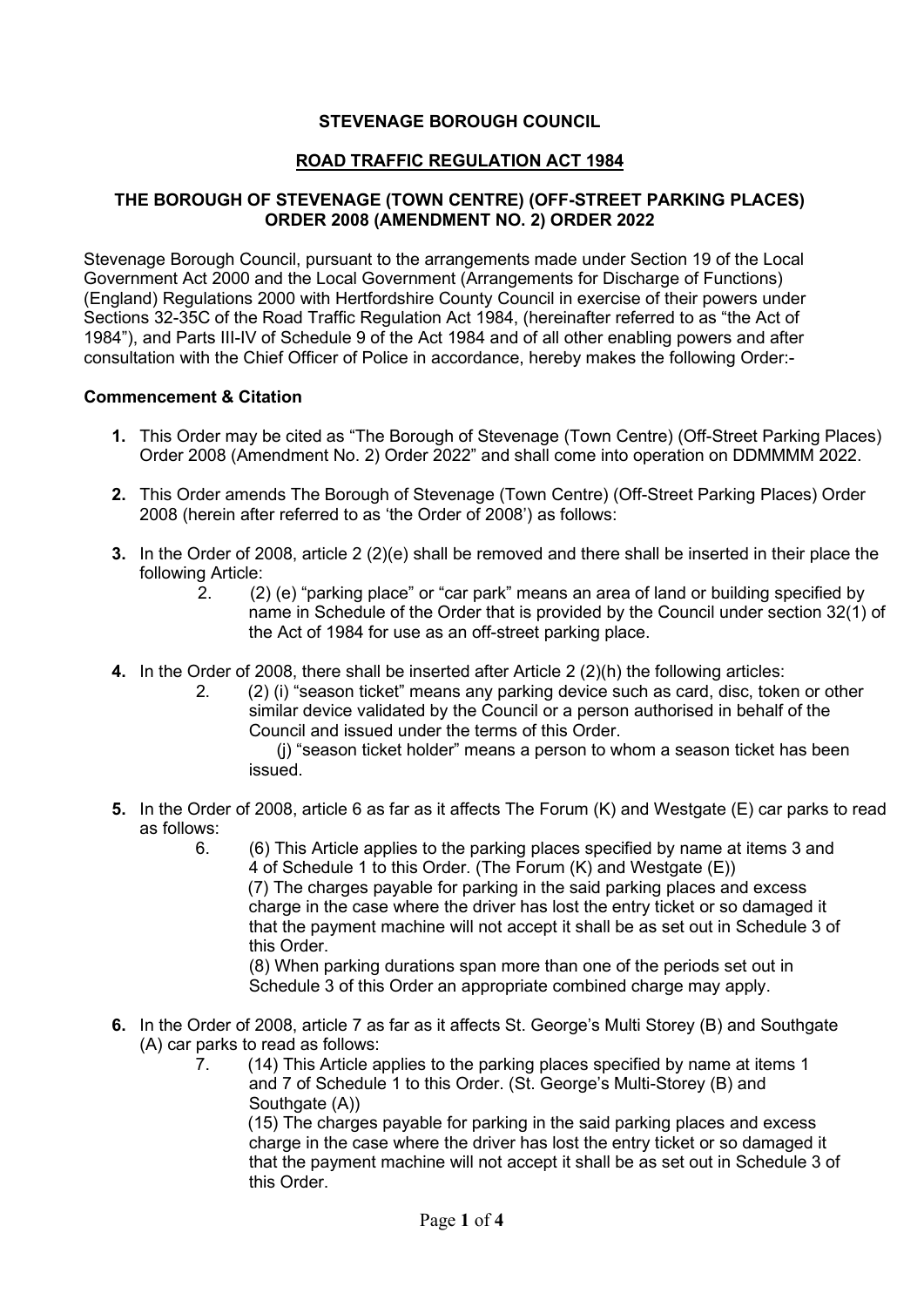(16) When parking durations span more than one of the periods set out in Schedule 3 of this Order an appropriate combined charge may apply.

- **7.** In the Order of 2008, article 8 as far as it affects Swingate (F) and Danesgate East (G) car parks to read as follows:
	- 4 of Schedule 1 to this Order. (Swingate (F) and Danesgate East (G)) 8. (6) This Article applies to the parking places specified by name at items 3 and (7) The charges payable for parking in the said parking places and excess charge in the case where the driver has lost the entry ticket or so damaged it that the payment machine will not accept it shall be as set out in Schedule 3 of this Order.

 (8) When parking durations span more than one of the periods set out in Schedule 3 of this Order an appropriate combined charge may apply.

- **8.** In the Order of 2008, article 12 shall be removed and shall be inserted in its place the following Article:
	- in Schedule 2 of this Order in accordance with section 35 (3) of the Act of 12. (1) The charges shall be payable in accordance with the procedure prescribed 1984.

 name at items 1, 7, 8 and 9 of Schedule 1 of this Order at cost of ninety one (2) The owner of a vehicle may on application to the Council purchase a season ticket for varying periods usable at the parking places specified by pounds (£91) per month when purchased.

 name at items 1, 7, 8, 9, 12 and 13 of Schedule 1 of this Order at a cost of one hundred and sixty five pounds (£165) per month when purchased. (3) The owner of a vehicle may on application to the Council purchase a season ticket for varying periods usable at the parking places specified by (4) The excess charge for suspending a season ticket for a period of no more than six months it shall be thirty six pounds (£36).

(5) The excess charge in the case where the season ticket holder has lost the season ticket or so damaged it that the payment machine will not accept it shall be thirty six pounds (£36).

- **9.** In the Order of 2008, article 32 (1) shall be removed and there shall be inserted in their place the following Article:<br>1) 32.
	- (1) The Council may at their discretion issue season tickets available for use at one or more named parking places to persons holding "disabled persons badges" issued under Regulation 5(d) of the Disabled Persons Badges for Motor Vehicles 1982 and reside in the administrative area of Stevenage Borough Council at a charge of fifty pounds (£50) per annum.

**10.** In the Order of 2008, there shall be inserted after Schedule 2 the following Schedule:

# **Schedule 3: charges payable for parking.**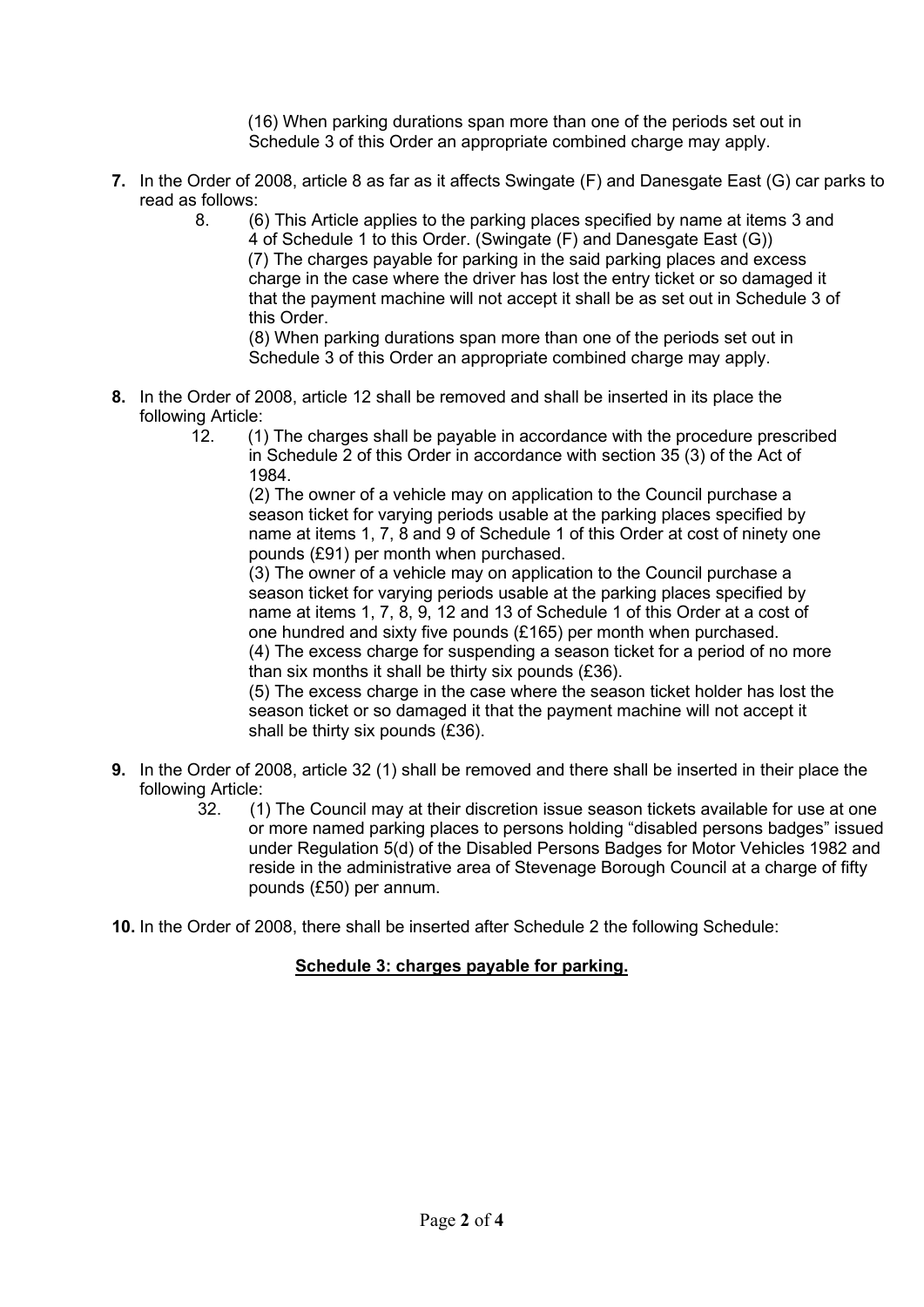| Name of car park/Street<br>of car park | Days and times                               | <b>Maximum period of stay</b>             | <b>Amount</b><br>payable |
|----------------------------------------|----------------------------------------------|-------------------------------------------|--------------------------|
| 1. The Forum $(K)$ /                   | Monday to Saturday<br>between 7am and<br>7pm | Up to 1 hour                              | £2.00                    |
| Fairlands Way                          |                                              | Up to 2 hours                             | £3.00                    |
|                                        |                                              | Up to 3 hours                             | £3.50                    |
|                                        |                                              | Up to 5 hours                             | £4.50                    |
|                                        |                                              | Over 5 hours                              | £8.50                    |
|                                        | Monday to Saturday<br>between 7pm and<br>7am | Any duration                              | £2.00                    |
|                                        | Sunday                                       | Any duration                              | £2.50                    |
|                                        | At any time                                  | Charge for lost / damaged entry<br>ticket | £10                      |
| 2. Westgate (E) /                      | Monday to Saturday                           | Up to 30 minutes                          | £0.50                    |
| Danestrete                             | between 7am and<br>7pm                       | Up to 1 hour                              | £2.00                    |
|                                        |                                              | Up to 2 hours                             | £3.00                    |
|                                        |                                              | Up to 3 hours                             | £3.50                    |
|                                        |                                              | Up to 5 hours                             | £4.50                    |
|                                        |                                              | Over 5 hours                              | £8.50                    |
|                                        | Monday to Saturday<br>between 7pm and<br>7am | Any duration                              | £2.00                    |
|                                        | Sunday                                       | Any duration                              | £2.50                    |
|                                        | At any time                                  | Charge for lost / damaged entry<br>ticket | £10                      |
| 3. St. George's Multi-                 | Monday to Saturday                           | Up to 30 minutes                          | £0.50                    |
| Storey (B) / St.                       | between 6am and<br>7pm                       | Up to 1 hour                              | £2.00                    |
| George's Way                           |                                              | Up to 2 hours                             | £3.00                    |
|                                        |                                              | Up to 3 hours                             | £3.50                    |
|                                        |                                              | Up to 5 hours                             | £4.50                    |
|                                        |                                              | Over 5 hours                              | £5.50                    |
|                                        | Monday to Saturday<br>between 7pm and<br>6am | Any duration                              | £2.00                    |
|                                        | Sunday                                       | Any duration                              | £2.50                    |
|                                        | At any time                                  | Charge for lost / damaged entry<br>ticket | £10                      |
| 4. Southgate (A) / St.<br>George's Way | Monday to Friday<br>between 6am and<br>7pm   | Any duration                              | £5.50                    |
|                                        | Monday to Saturday<br>between 7pm and<br>6am | Any duration                              | £2.00                    |
|                                        | Saturday between<br>6am and 7pm              | Any duration                              | £5.50                    |
|                                        | Sunday                                       | Any duration                              | £2.50                    |
|                                        | At any time                                  | Charge for lost / damaged entry<br>ticket | £10                      |
| Swingate (F) /<br>5.<br>Swingate       | Monday to Friday<br>between 6am and<br>6pm   | Any duration                              | £8.50                    |